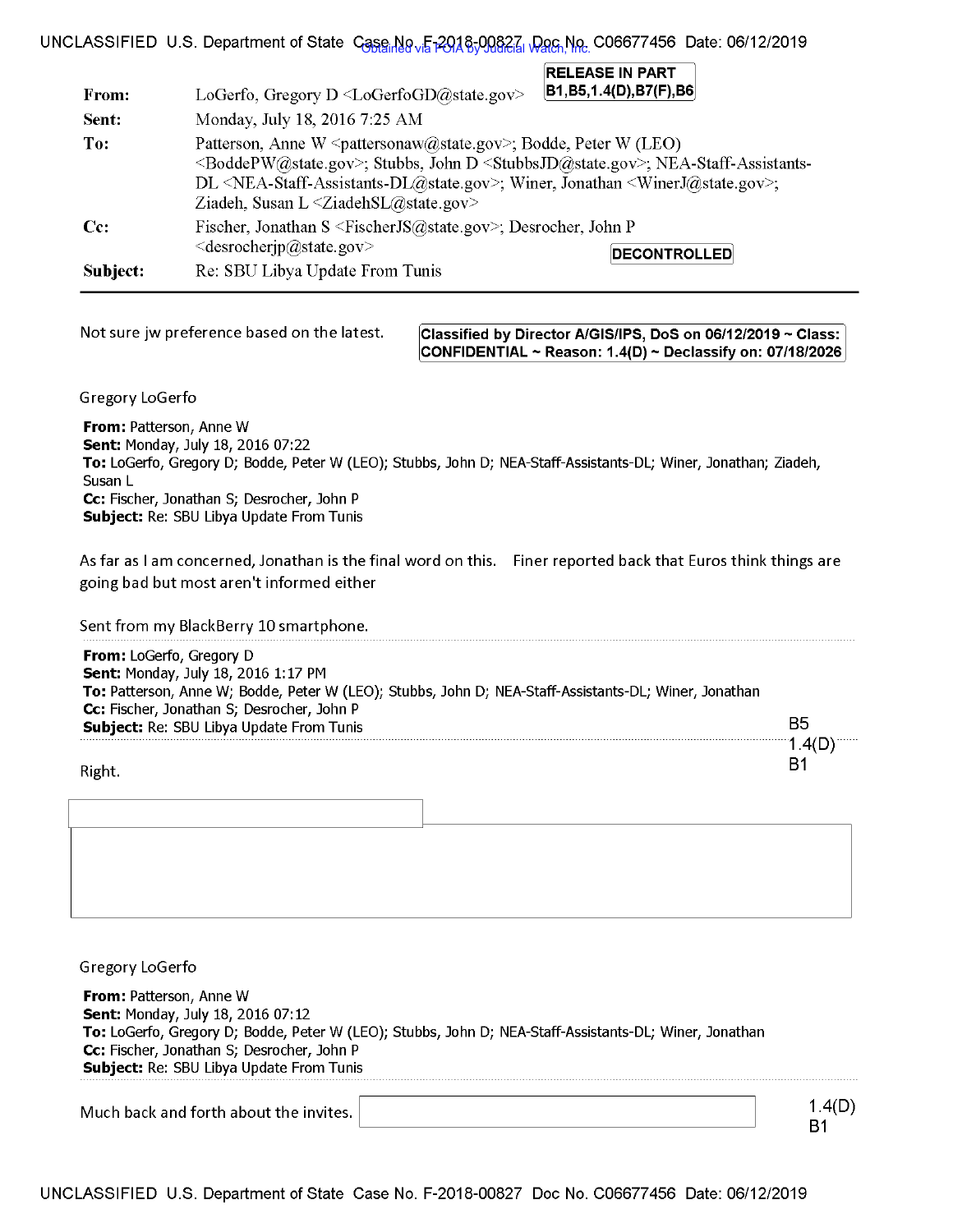Sent from my BlackBerry 10 smartphone.

**From:** LoGerfo, Gregory D **Sent:** Monday, July 18, 2016 1: 10 PM **To:** Patterson, Anne W; Bodde, Peter W (LEO); Stubbs, John D; NEA-Staff-Assistants-DL; Winer, Jonathan **Cc:** Fischer, Jonathan S; Desrocher, John P **Subject:** Re: SBU Libya Update From Tunis

The meeting is June 20 at 1600 in Washington. Lisa wrote us last week protocol was doing the invites. We sent a concept note last week outlining the agenda. The italians are aware this meeting is in train. Jon Fischer and co can do whatever paper is needed once the line tasks us.

Jonathan will attend.

Gregory LoGerfo

**From:** Patterson, Anne W **Sent: Monday, July 18, 2016 02:57 To:** Bodde, Peter W (LEO); LoGerfo, Gregory D; Stubbs, John D; NEA-Staff-Assistants-DL; Winer, Jonathan **Subject: Fw: SBU Libya Update From Tunis** 

I was only vaguely aware of this. Assume Jonathan and Ambassador Bodde are attending?

Sent from my BlackBerry 10 smartphone.

**From:** Finer, Jonathan J <FinerJJ@state.gov> **Sent:** Monday, July 18, 2016 8: 50 AM **To:** Kenna, Lisa D; Winer, Jonathan; Sullivan, Thomas D; Miller, Andrea R; Wirkkala, Julie A; S\_SpecialAssistants; Rubin, Joshua A; Patterson, Anne W; Ziadeh, Susan L **Subject:** Re: SBU Libya Update From Tunis

Is there a plan for this? Have invitations gone out? Has anyone communicated with the Italians? Agenda? Participants list? Thanks.

**From:** Kenna, Lisa D **Sent:** Friday, July 15, 2016 2:41 PM **To:** Winer, Jonathan; Finer, Jonathan J; Sullivan, Thomas D; Miller, Andrea R; Wirkkala, Julie A; S\_SpecialAssistants; Rubin, Joshua A; Patterson, Anne W; Ziadeh, Susan L **Subject:** Re: SBU Libya Update From Tunis

Jonathan, Protocol is drafting an invitation for the ministerial to occur July 20 4-5:30.

Sent from my BlackBerry 10 smartphone.

**From:** Winer, Jonathan **Sent:** Friday, July 15, 2016 3:25 PM **To:** Finer, Jonathan J; Kenna, Lisa D; Sullivan, Thomas D **Cc:** Patterson, Anne W; Bodde, Peter W (LEO); Sison, Michele J; Crocker, Bathsheba N; Rangaswamy, Roopa; Desrocher, John P; Nuland, Victoria J; Kim, Yuri J; Kenney, Kristie A; McGurk, Brett H; Shannon, Thomas A; Blinken, Antony J; Siberell, Justin H; Kaidanow, Tina S; Ziadeh, Susan L **Subject:** SBU Libya Update From Tunis

<del>-(SBU)</del> To update Secretary Kerry and for broader 7<sup>th</sup> floor and leadership awareness, here's where things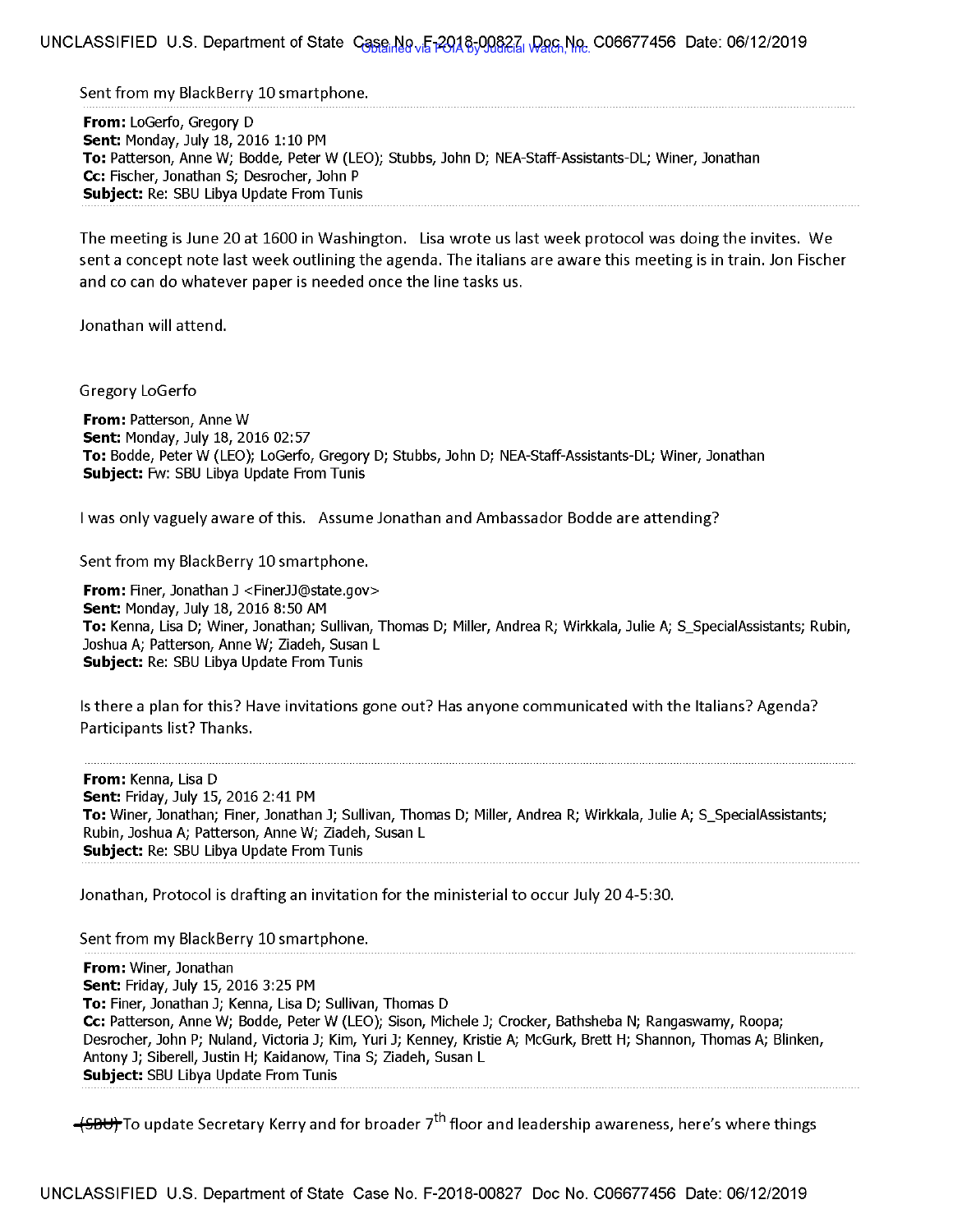# UNCLASSIFIED U.S. Department of State Case No. F-2018-00827, Doc No. C06677456 Date: 06/12/2019

currently stand on Libya following meetings in Rome yesterday with P 3+1taly, Egypt, and UAE senior officials meeting (SOM) focused on supporting the GNA on security, and just ahead of UN-convened meetings in Tunis of the Libyan Political Dialogue and then, for the first time, of a diverse group of security leaders with the Presidency Council (PC).

#### **TOP LINES**

- **<del>(SBU)</del> IS TRIPOLI FALLING? NOT CURRENTLY.** The young people who vandalized PM al-Sarraj's former office at the Tripoli naval base Monday and Tuesday were posturing rather than presenting a real security threat. No one was injured, let alone killed. The incident was a warning, however, that the G NA needs to get moving on service delivery and show leadership on security.
- **<del>- (SBU)</del> IS INTERNATIONAL SECURITY ASSISTANCE COMING TOGETHER?** The Rome meetings vesterday advanced the US, UK, and likely Italy readying to move together to offer complementary military train and equip through arms embargo exception. France appears more likely to provide non-lethal equipment only through diplomatic channels, although some French security forces might continue operating under-theradar elsewhere (as publicly described in French press accounts). UAE visibly happy with the approach we<br>are taking given our position that we won't train militias, only forces under national command of GNA

1.4(0) B1

• ~ **ITALIANS ARE EXPECTING A LIBYA MINISTERIAL MEETING OF THE FOUR (Italy, US, UAE, Egypt) NEXT WEEK IN WASHINGTON.** In Rome, we discussed exploring having this group, plus the UK and France, brokering a meeting among relevant Libyan security players to see if they can build a modus vivendi amongst one another against Daesh in Sirte, and avoid fighting over territory in that region. Such a sponsored meeting would not initially seek to address broader issues, just this narrower scope, but it could be an important beginning. We'll make more developed recommendations on a US-ltaly-UK-France-UAE-Egypt sponsored security track early next week ahead of the CSIL Ministerial, based on what happens in Tunis in the UN security track meetings first.

|  | • <del>(SBU)</del> WILL UN PULL OFF FIRST EVER LIBYA SECURITY TRACK MEETINGS  IN TUNIS? Following meetings in |
|--|---------------------------------------------------------------------------------------------------------------|
|--|---------------------------------------------------------------------------------------------------------------|

**(SBU)** THE POLITICS WITHIN LIBYA ARE STILL A MESS.

**4SBUTPC NEEDS STRENGTHENING, FAST.** 

<del>- (SBU)</del> EFFORTS TO GET US PRESENCE ONGOING.

| в1     |  |
|--------|--|
| 1.4(D) |  |
| B7(F)  |  |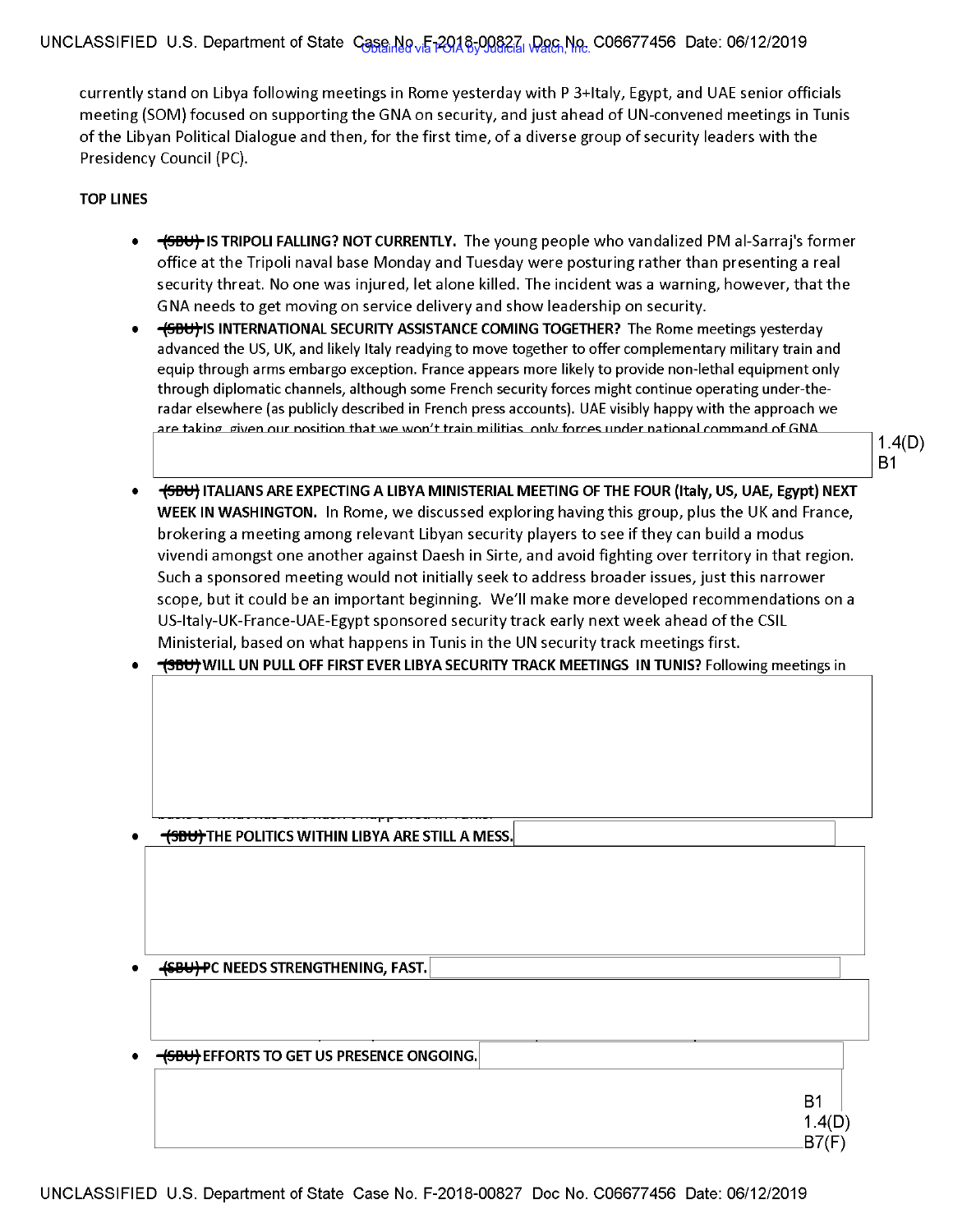# UNCLASSIFIED U.S. Department of State Case No. F-2018-00827, Doc No. C06677456 Date: 06/12/2019

| 1.4(D)<br>h still hoping to get there before I take my annual leave $B7(F)$                       |
|---------------------------------------------------------------------------------------------------|
| second week of August, and conditions permitting to go back multiple times during the second half |
| of August and early September.                                                                    |

#### **BACKGROUND**

• **"fffltjt Blowing Off Steam at the Naval Base:** At the beginning of this week, al-Sarraj finally moved off the naval base to the Prime Minister's Office Building. He held a cabinet meeting and projected a good image of increased government functionality. Yesterday, the image was less positive. Guards allowed a group of about 100 armed young people onto the naval base, where they expressed their frustration with electricity outages by trashing al-Sarraj's former office. Al-Sarraj was not there, and we have heard no reports that anyone was endangered or injured. With help from  $|$  we are closely monitoring the situation, of course, but for  $n^{1.4(D)}$ risk is less that security will break down in the capital than that the GNA's popular support wi $^{191}$ erode due to legitimate grievances over basic services. To help the GNA with this, we've continued to

IF THE TO THE TO THE TO THE TO THE TO THE TO THE TO THE TO THE TO THE TO THE TO THE TO THE TO THE TO THE TO TH<br>| Can finalize this, it should give the GNA some tools to get projects going and start delivering the bread-and-butter results it needs to get the public behind it. As in the past, we will prod the GNA to take the decisions and administrative actions necessary to move forward.

 $\frac{1}{584}$ Building Out Security Architecture and Train and Equip Options with UAE, UK, Italy, Maybe France:  $1.4(D)$ B1

 $\overline{45B}$  Activating Dialogue in Tunis:  $\overline{1.4(D)}$ 

B1